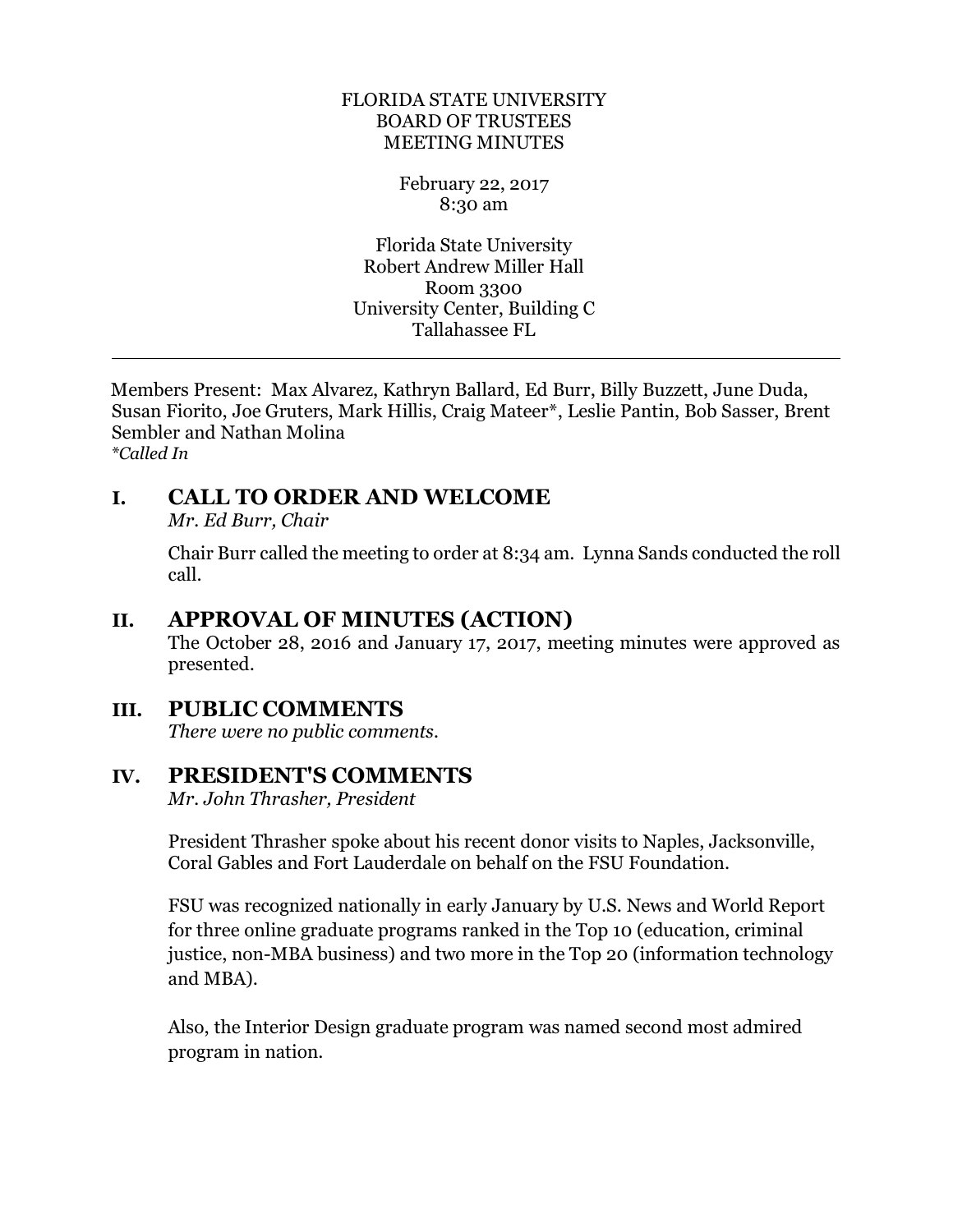The film, Moonlight, which won Best Motion Picture at the Golden Globes in January. Seven FSU alums, including director Barry Jenkins, worked on this film. The film has been nominated for eight Academy Awards.

President Thrasher spoke of recent developments around campus including the ground breaking for the new Black Student Union. It will house the African-American Studies Program as well.

The Don Veller Seminole Golf Course will be renovated and updated by Jack Nicklaus.

A few major contracts have been signed for FSU's campus. Thanks to Vice President Kyle Clark, we have the some of the biggest contracts in the country with Coca-Cola and Sodexo.

Academically, FSU's applications are up to 42,000 for the January 18<sup>th</sup> deadline. This is 6,000 more than last year. The decision day is March 16.

The Jim Moran School of Entrepreneurship will accept the first students at the Tallahassee and Panama City campuses in Fall 2017.

Search Committees and interviews are in process for the Dean of Social Sciences and Public Policy as well as Vice President of Student Affairs.

Looking ahead, the National Science Foundation President, France Cordova will be visiting our campus on March 6 & 7.

Additionally, the Legislative Session will begin March  $7<sup>th</sup>$ . We are focusing our attention on requests that will achieve our strategic goals of preeminence and performance funding as well as significant funding for faculty retention and hiring and support for graduate students and postdocs.

### **Information Item**

*Mr. John Couch, Vice President of Education, Apple Inc.*

President Thrasher introduced Mr. Couch and he provided a brief introduction of the innovation in education and teach preparation. He will be meeting with several colleges and folks around campus to discuss the innovation and technology in education.

### *Mr. Chris Heacox, Director of Opening Nights*

Mr. Heacox provided and update on the wonderful events provided to the community on behalf of Opening Nights. He also discussed upcoming events with student involvement. Additionally, many of the presenters have some sort of connection with Florida State University. Opening Nights was able to subsidize student tickets through community donations. This has increased student attendance. Next season will be the  $20<sup>th</sup>$  anniversary for the Opening Nights.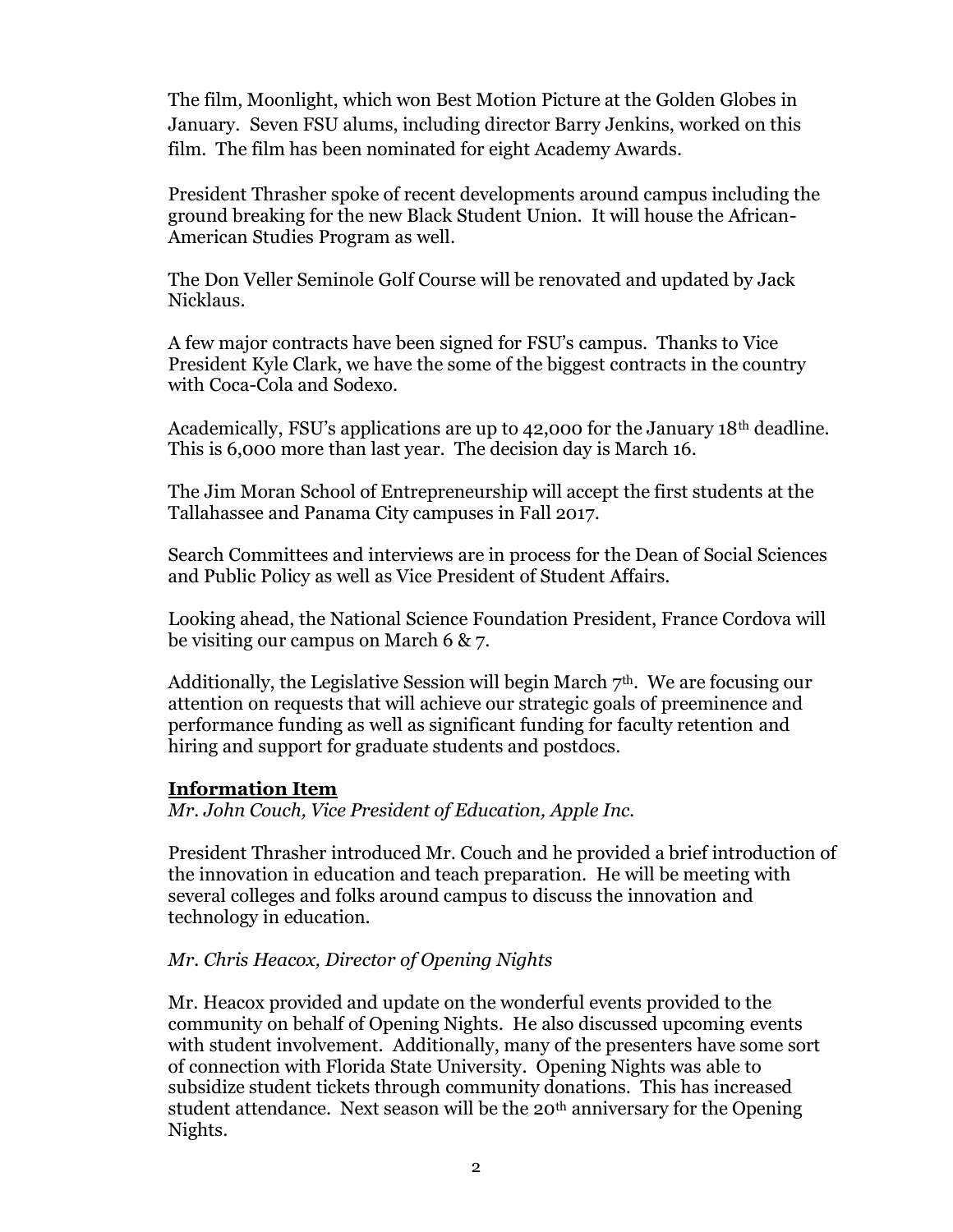# **V. CONSENT ITEMS**

- **A.** Requesting Approval of Revisions to Bylaws of Florida State University Research Foundation, Inc.
- **B.** Requesting Approval for Proposed Amendment University Regulation FSU-3.003 Students' Freedom of Expression Rights and Responsibilities: Open Platform Areas
- **C.** Requesting Approval for Proposed Amendment University Regulation FSU-3.004 Student Conduct Code
- **D.** Requesting Approval for Proposed Amendment University Regulation FSU-3.0041 Student Organization Conduct Code
- **E.** Requesting Approval for 2017 Affirmative Action Plan
- **F.** Requesting Approval for Revisions to FSU Regulation FSU-1.055 Waiver of Certain Administrative Procedures
- **G.** Requesting Approval for Revisions to FSU Regulation FSU-4.064 Sick Leave Pool
- **H.** Requesting Approval for Revisions to FSU Regulation FSU-4.065 Employee Recognition Program
- **I.** Requesting Approval for Revisions to FSU Regulation FSU-4.066 Personnel Exchange
- **J.** Requesting Approval for Revisions to FSU Regulation FSU-6.001 Gender
- **K.** Requesting Approval of the 2017-18 Academic Calendar
- **L.** Requesting Approval for the Termination of Bachelor's Degree in Art Education
- **M.** Requesting Approval to Implement Bachelor of Science/Arts in Entrepreneurship
- **N.** Requesting Approval to Explore MS in Business Analytics
- **O.** Requesting Approval to Explore Ph.D. in Nursing
- **P.** Requesting Approval for Proposed Repeal of University Regulation FSU-4.028 Review Procedures for Denial of Promotion and Tenure and Nonrenewal and Termination of Faculty Appointments
- **Q.** Requesting Approval for Proposed Repeal of FSU Regulation FSU-4.029 Faculty Regulations
- **R.** Requesting Approval for Proposed Repeal of FSU Regulation FSU-4.030 Policy Governing Graduate Faculty Membership
- **S.** Requesting Approval for Proposed Repeal of FSU Regulation FSU-4.031 Faculty Grievance Procedure
- **T.** Requesting Approval for Proposed Repeal of FSU Regulation FSU-4.033 Faculty Evaluations
- **U.** Requesting Approval for Proposed Repeal of FSU Regulation FSU-4.0335 Suspension and Dismissal of Faculty; Peer Panel
- **V.** Requesting Approval for Proposed Repeal of FSU Regulation FSU-4.034 Faculty Tenure and Promotion
- **W.**Requesting Approval for Proposed Repeal of FSU Regulation FSU-4.035 Department, School and College Criteria and Procedures
- **X.** Requesting Approval of the 2015-2016 Annual Accountability Report

*Trustee Molina moved to approve Consent Items A-X. Trustee Sembler seconded the motion and was approved unanimously.*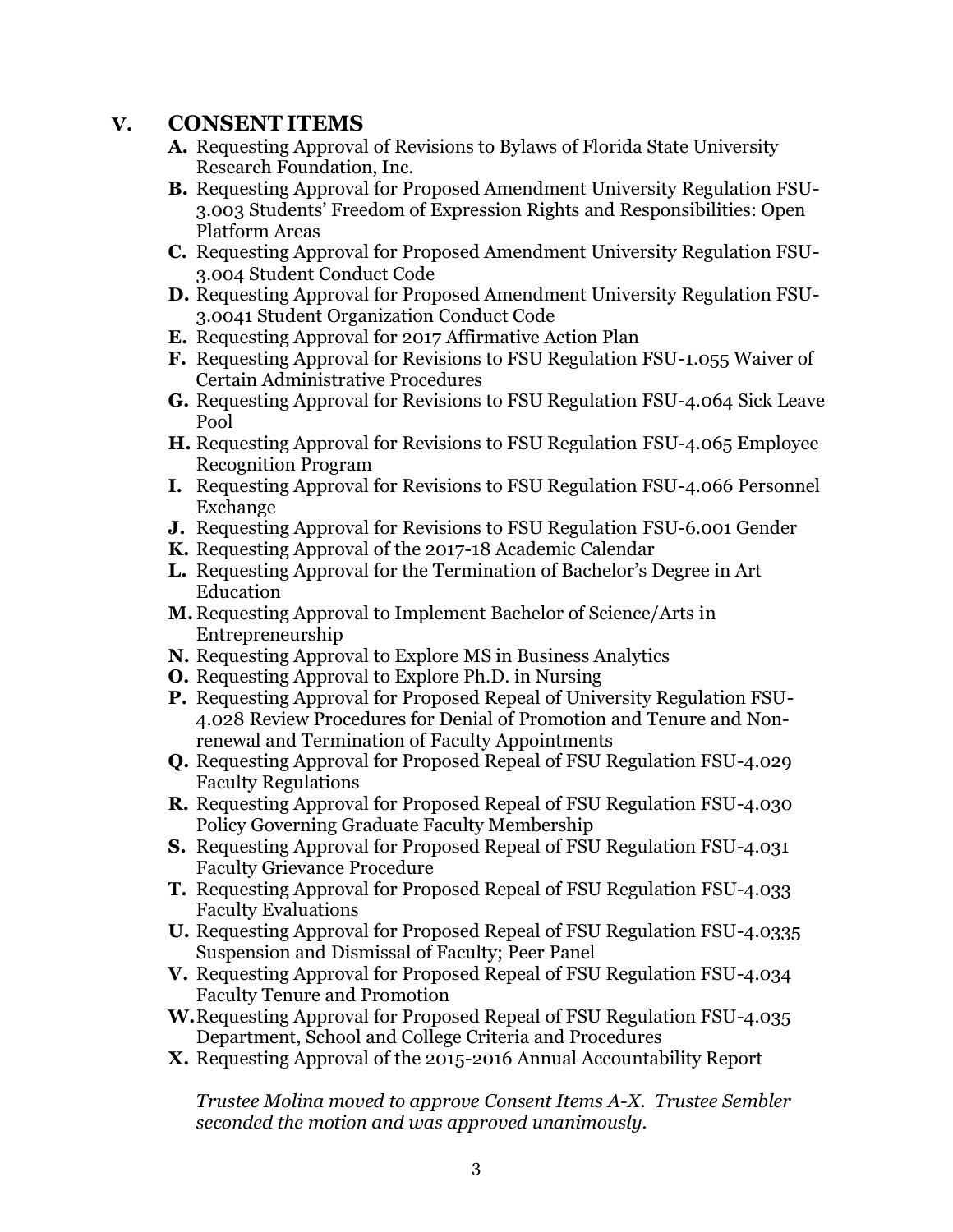## **VI. NEW BUSINESS**

#### **A. University Advancement**

*Dr. Thomas W. Jennings, Vice President for University Advancement*

Dr. Jennings provided a report on the Raise the Torch Campaign, updates from each of the Advancement DSO's, and a look at potential changes in the tax laws affecting philanthropy.

The last reported total for the fundraising Campaign was \$938,972,249 million, as of September 30, 2016, as reported during the fall 2016 BOT meeting. Following that meeting, the FSU Foundation stopped reporting publicly on the Campaign progress in order to build a sense of excitement when the \$1B goal is achieved. The goal will likely be reached during the spring 2017.

Dr. Jennings reported on the cash giving (excluding pledges and bequests) of other top fundraising universities in the state of Florida during FY2016, which placed FSU third in the state at \$75M. He remarked that his division is going through a standard review of the University's naming policy; the revised policy will be brought to the BOT in June for review and approval.

Dr. Jennings gave the following updates about the Advancement DSOs:

FSU Foundation Update:

- The FSU Foundation mailed 995 endowment reports to donors this fall with information about how the University put the endowment earnings to use, per the donors' instructions, and including thank-you letters from scholarship recipients, etc.
- The Foundation Board's Investment Committee reviewed three investment consulting firms in December, 2016, and decided to retain Cambridge & Associates as its investment counsel.
- The Foundation held recent donor events in Jacksonville, Coral Gables, and Ft. Lauderdale featuring President Thrasher as guest speaker. Upcoming events include: Westcott Society Luncheon on Feb. 23 (for donors who have put FSU in their Will. Dr. Jennings encouraged everyone to put FSU in their Will and thanked Trustee members who have already done so), Backstage Pass on March 24-25, and the 36-hour online giving drive, The Great Give, on March 30-31.
- The Foundation's audit firm, RSM, was engaged to attempt to "hack" in to the FSU donor database; RSM was unable to break through the FSU Foundation's firewalls to access donor data.
- The Foundation accounting staff is working synchronize its disbursement process with the University's OMNI system.
- The Foundation has received \$45M in gifts and pledges so far during FY2017.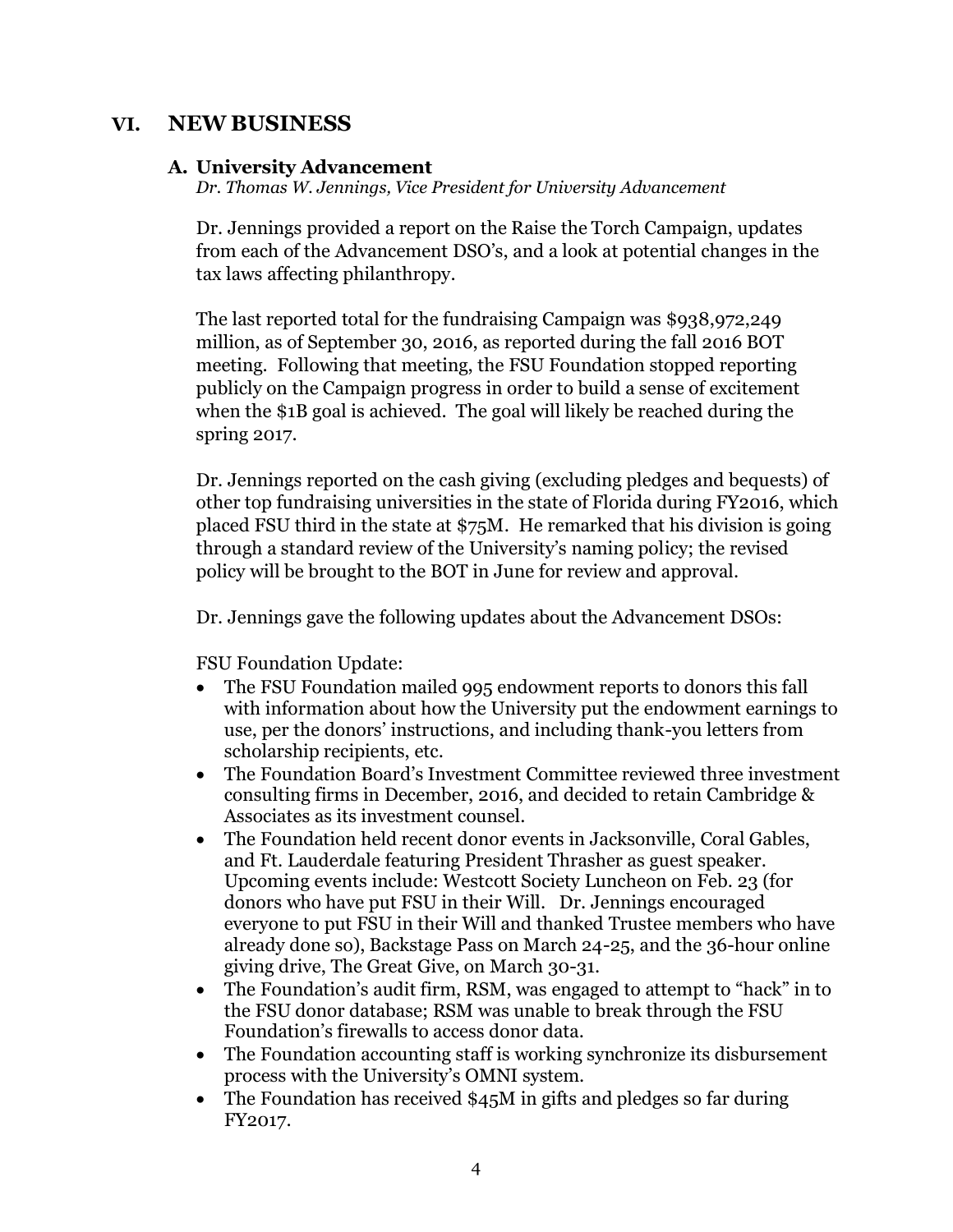Real Estate Foundation Update:

- The REF has added a member of the general counsel's staff dedicated to address real estate matters. In addition, a new staff member is being hired to help secure gifts of real estate.
- The REF has acquired key properties on College & Copeland.
- The REF continues to work on the southwest district plan the 900+ acres of FSU/state land between the Moore University Center and the Tallahassee airport. The recent news about the FSU Golf Course redesign, the retirement of the Alumni Village residential complex, the decision by the DOT to increase Orange Avenue between Monroe Street and Capital Circle S.W. from 2 lanes to 4 lanes, and the updating of the FSU Master Plan make this work timely and important.

Seminole Boosters Update:

- Fundraising has exceeded its \$250M goal, and has now topped \$300M. FY2016 alone exceeded \$36M in gifts and pledges.
- FY2016 was very successful, including \$19.5M in major gifts support.
- April 7-9 is FSU Spring Game Weekend, and the Boosters Board meeting.
- Spring Tour dates: March  $11 -$  June 3, with stops throughout Florida, plus NYC and Louisville.

FSU Alumni Association Update:

- "Nole Networking" events are scheduled in Coral Gables (March 14), Ft. Lauderdale (March 15), and Jacksonville (March 16), featuring CARE students, and engaging alumni to help support the CARE Program.
- The Alumni Leadership Conference, which is the annual weekend of workshops for Seminole Club presidents and Club officers, will occur on April 6-8 in Tallahassee
- The Circle of Gold award will be given to the First Ladies of FSU spouses of current and former FSU presidents – on April 12. Ginger Wetherell previously received the Circle of Gold award.
- The "Noles in New York" annual showcase of FSU performing arts graduating student talent will be on May 8-12. The Alumni Association will host a large alumni event in NYC on May 11.
- "Seminoles at Sea" set sail October 27-30.

Dr. Jennings reported the University Advancement staff won two notable awards from CASE District III (the southeastern district of the Council for the Advancement and Support of Education, which is the professional organization for those who work in higher education fundraising, alumni relations, and communications):

- A Grand Award (highest award) in the category of Fundraising Publications for the "Raise the Torch" newsletter, spring 2016.
- An Award of Excellence (next highest award) in the category of External Relations Engagement Program, for the Vires Artes Mores Recognition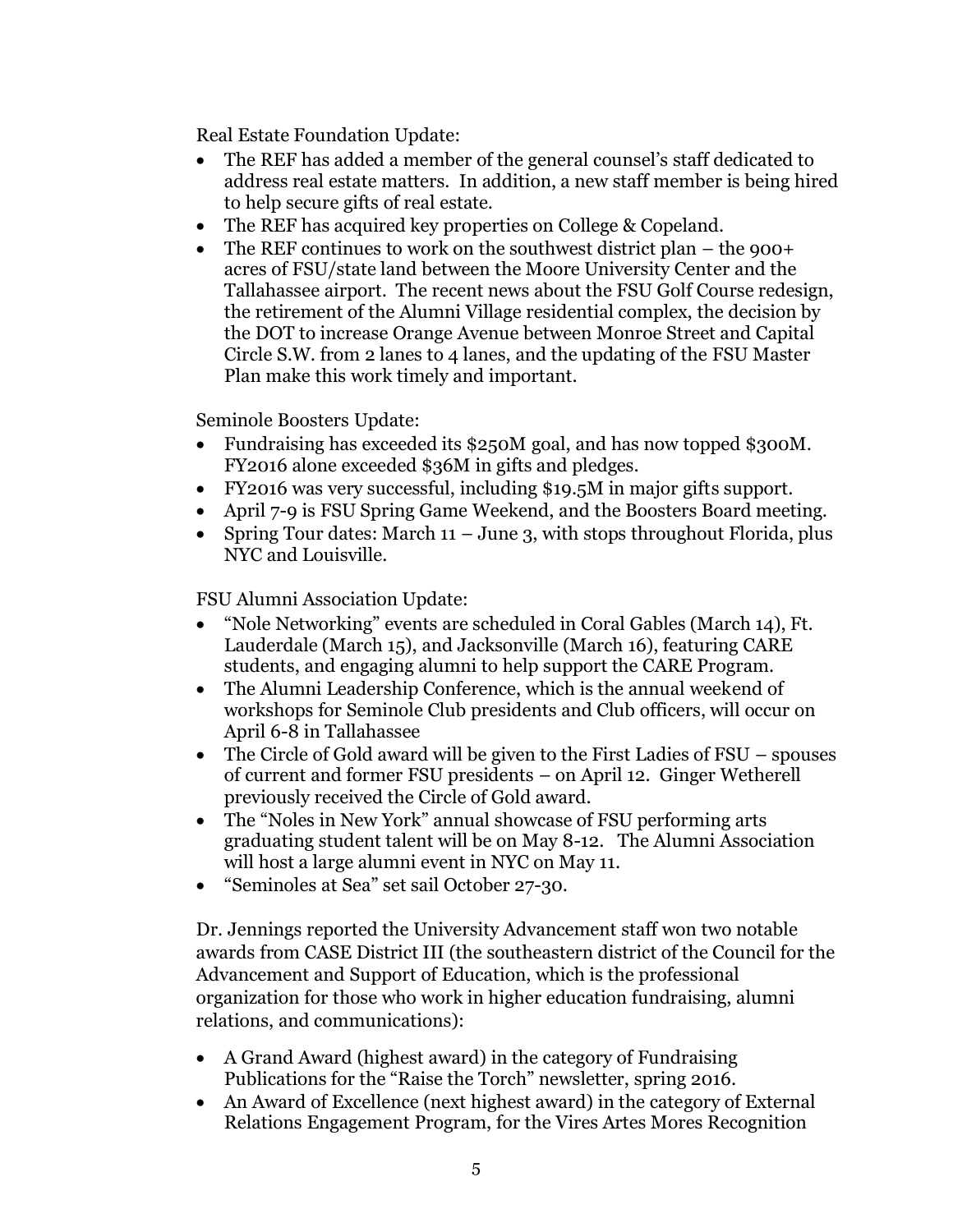Society (including the new V.A.M. donor recognition wall in Westcott, recognizing donors for cash contributions of \$250,000 or more)

• University Relations staff members Jill Elish and Kathleen Haughney won awards for their writing articles about FSU faculty research.

In closing, Dr. Jennings reviewed potential changes to the Federal tax laws that, if approved, will negatively affect charitable giving  $-1$ ) changes to the deductibility of charitable donations by individuals who itemize deductions on their Federal tax forms, 2) Elimination of the Estate Tax, and 3) Congressional scrutiny of college/university endowments over \$1 billion.

#### **B. Academic Affairs**

*Dr. Janet Kistner, Vice President for Faculty Development and Advancement*

Dr. Kistner provided an update on Academic Affairs including this fall FSU will accept its first cohort of students into a new degree program in entrepreneurship within the recently created Jim Moran School of Entrepreneurship. FSU-Panama City will offer two new majors this fall, one in Entrepreneurship and one in Hospitality. In the past year, FSU has welcomed four new deans (Business, Law, Engineering, FSU-PC). We are now in the final stages of a search for a dean of the College of Social Sciences & Public Policy. On-campus interviews of the top finalists are scheduled for March. A search for a dean of the College of Motion Picture Arts will begin at the start of the fall semester.

Dr. Kistner introduced Dr. Joe O'Shea and Dr. Rick Burnette to provide an update on the Performance Funding Metrics.

They reported that FSU continues to receive national recognition for our work on student success, highlighted by our recently released four- and six-year graduation rates of 65.3% and 80%, respectively. The four-year rate puts us in the top 15 public research universities for that metric. The Take 15 initiative was an unqualified success as there was an increase of 131% in the number of freshmen taking 15 or more hours in the Fall. Better yet, students who took a higher load had a higher GPA on average than students who took a smaller load. The results were consistent across race, gender, socioeconomic, residency status, and prior test performance on the SAT or ACT. FSU has improved on eight of the ten Performance Funding Metrics and received additional points on five of them to improve from 68 points to 81. FSU is tracking 39 metrics and convened work groups on each to identify strategies for improvement. The same work group methodology will be used for the implementation of the strategic plan. The steering committee for that effort is slated to provide an action plan this summer. Finally, a branding initiative has started to address the sixth goal of the strategic plan –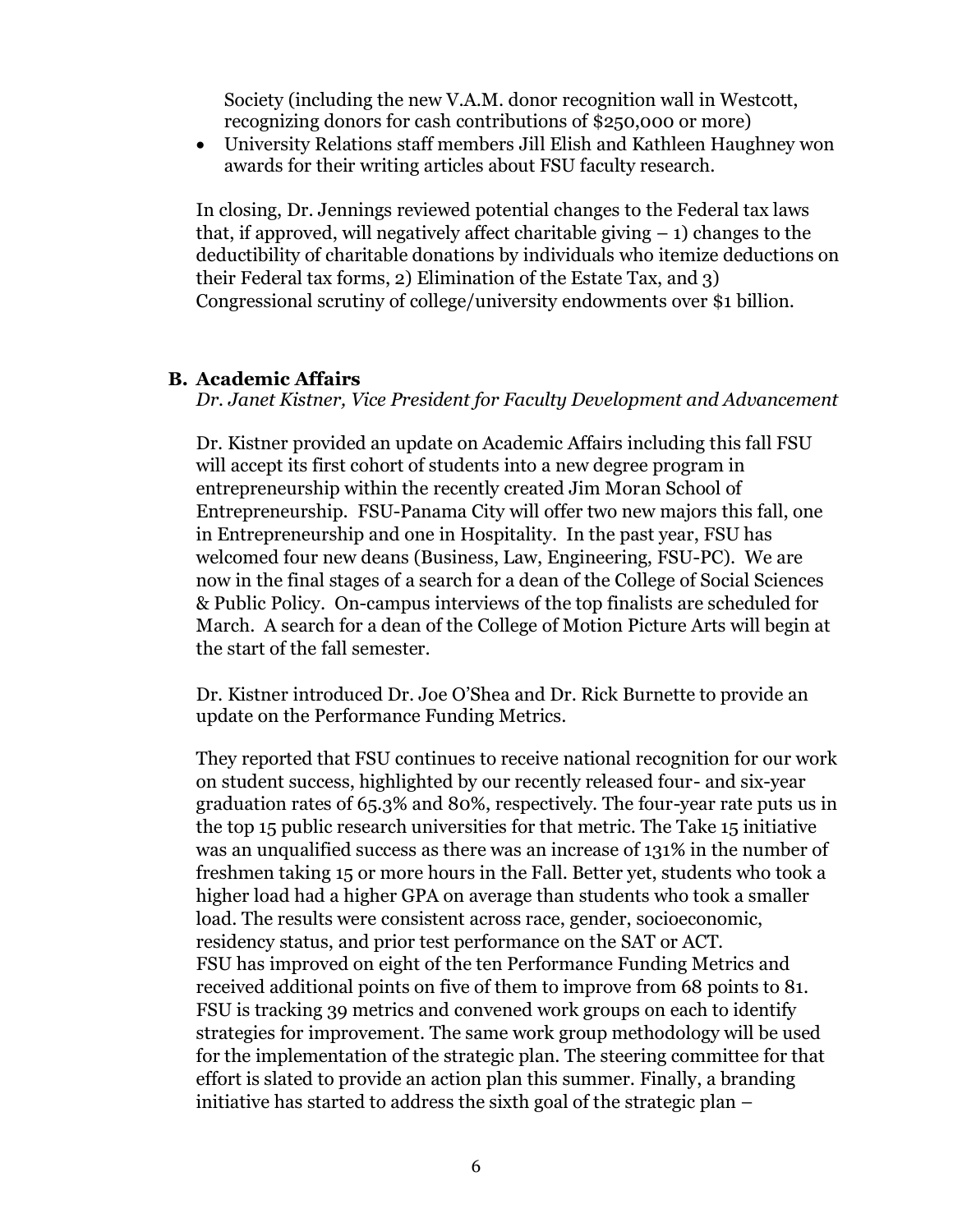reputation and branding. The Branding committee will issue an ITN to identify a partner company to help develop a master brand for the university.

## **C. Athletics**

*Mr. Stan Wilcox, Athletics Director*

Mr. Wilcox provided an update on Athletics.

Football

- The Seminoles ended the season 10-3 and ranked  $8<sup>th</sup>$  in the final AP and Coaches Polls.
- Participated in their  $5<sup>th</sup>$  consecutive New Year's Six/BCS Bowl Appearance
- Dalvin Cook Unanimous All-America/DeMarcus Walker Consensus All-America
- Showtime "A Season with FSU Football"

Team Highlights/Rankings:

- Women's Basketball Ranked  $8<sup>th</sup>$  and projected as the No. 5 National Seed in upcoming NCAA Tournament
- Women's Golf Ranked  $3<sup>rd</sup>$  in the Country
- Softball Ranked  $3^{rd}$  in the Country and undefeated this season
- Baseball Ranked  $2^{nd}$  per Baseball America
- Men's Basketball Ranked 19<sup>th</sup> in the Country and  $5<sup>th</sup>$  in the ACC
- Men's Swimming & Diving Ranked  $21^{st}$  in the Country
- FSU is currently ranked  $16<sup>th</sup>$  in the Learfield Director's Cup standings

Academics Update:

Tracking Progress:

|                                          | Fall of 2015 | Fall of 2016 |
|------------------------------------------|--------------|--------------|
| <b>Total Number of Student-Athletes</b>  | 474          | 482          |
| Number of Student-Athletes Above 3.0 GPA | 248          | 263          |
| <b>Overall Semester GPA</b>              | 2.90         | 2.96         |
| <b>Overall Cumulative GPA</b>            | 2.93         | 2.95         |

## Top Team Progress Year-Over-Year

|                | Fall of 2015 | Fall of 2016 |
|----------------|--------------|--------------|
| Football       | 2.11         | 2.59         |
| Basketball     | 2.44         | 2.85         |
| Golf (women's) | 3.48         | 3.62         |

NCAA Landscape

- Alston Case Damages to former & current NCAA football and basketball student-athletes for unfunded cost of attendance.
	- o \$208 million settlement from NCAA reserves
- Time Demands Issues related to time demands of athletics participation vs. academic requirements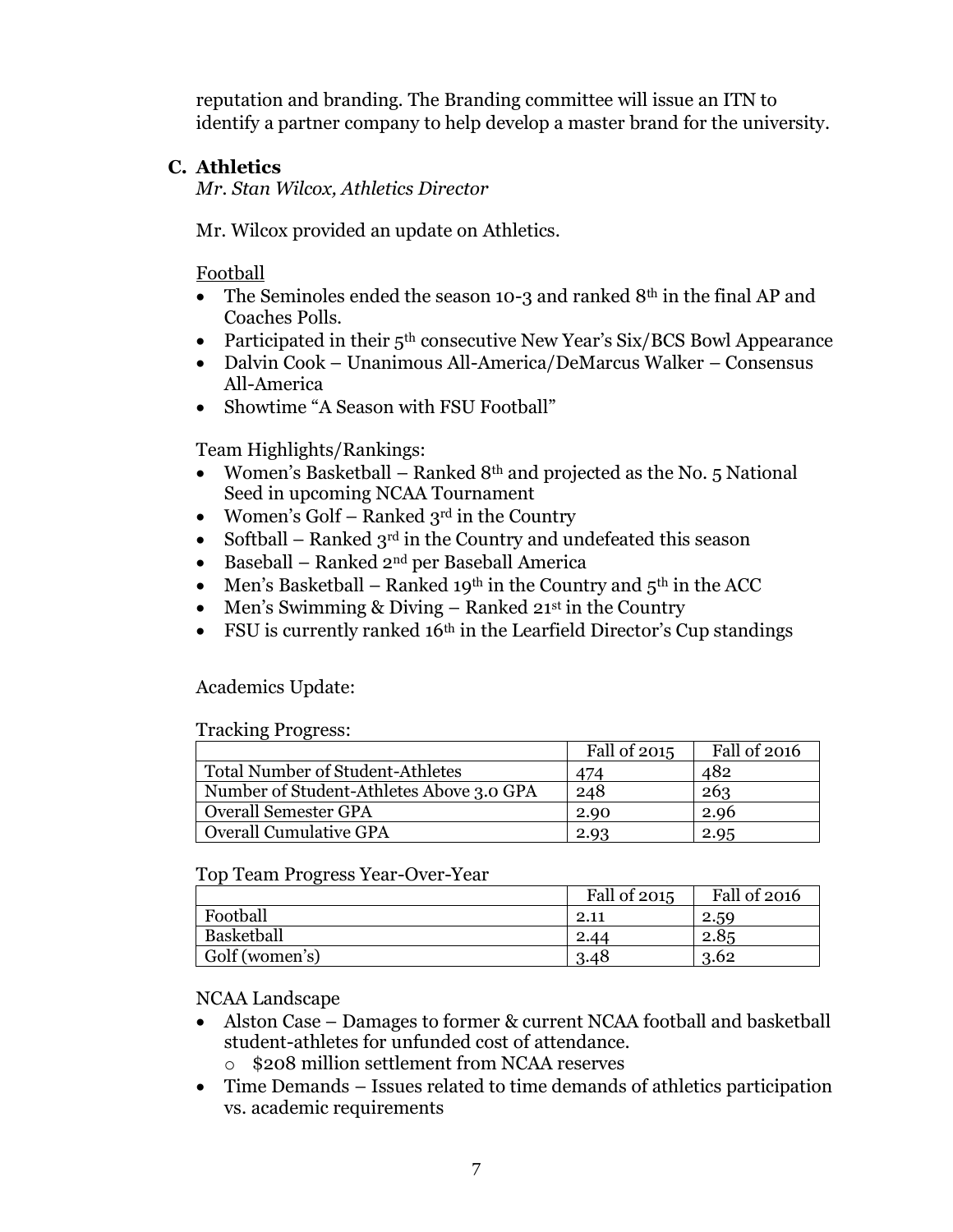- o Less required activities on off-day & sport specific time management plans
- Football Recruiting & Personnel Proposal for early signing period, earlier OPVs, addition of a 10<sup>th</sup> assistant coach & ban on satellite football camps.

Financial FOCUS

- Fiscal Responsibility/Strategic Opportunities for growth
- 2017-18 Department Budget Expected to Increase (\$103.2 million)
- ACC Network (linear) Expected to Launch in FY 2019-2020
	- o Scoreboard & video upgrades (Doak Campbell stadium & Olympic Sports)
	- o Enhanced Fan Experience & Readiness for ACC Network
- Major Revenue Source in Order:
	- o ACC Conference Distribution
	- o Ticket Revenue
	- o Seminole Booster Contribution
- Major Expense Categories
	- o Compensation/Benefits
	- o Athletic Scholarships
	- o Travel
	- o Facility Maintenance/Development

Projects on Deck

- Don Veller Seminole Golf Course Jack Nicklaus Design o Construction to commence when funds are identified
- Master Facilities Prioritization Plan In tandem with the University & Seminole Boosters

# **D. Student Government Association**

*Ms. Valerie Shallow, Vice President of Student Government Association*

Ms. Shallow provided an update regarding the Student Government Association.

SGA President Nathan Molina provided the State of the Student Body Address. A few of the key points were:

- Empowering Student Veterans
- Proudly Supporting Student Athletes
- Growing Influence and Strength of Greek Life
- Socially Active and Aware Student Body
- "The State of the Student Body is compassionate and inspired, hopeful and increasingly curious." - President Molina

## 2017 Legislative Agenda:

- Bright Futures Scholarship for Summer Terms
- Tax Free Holidays for College Textbooks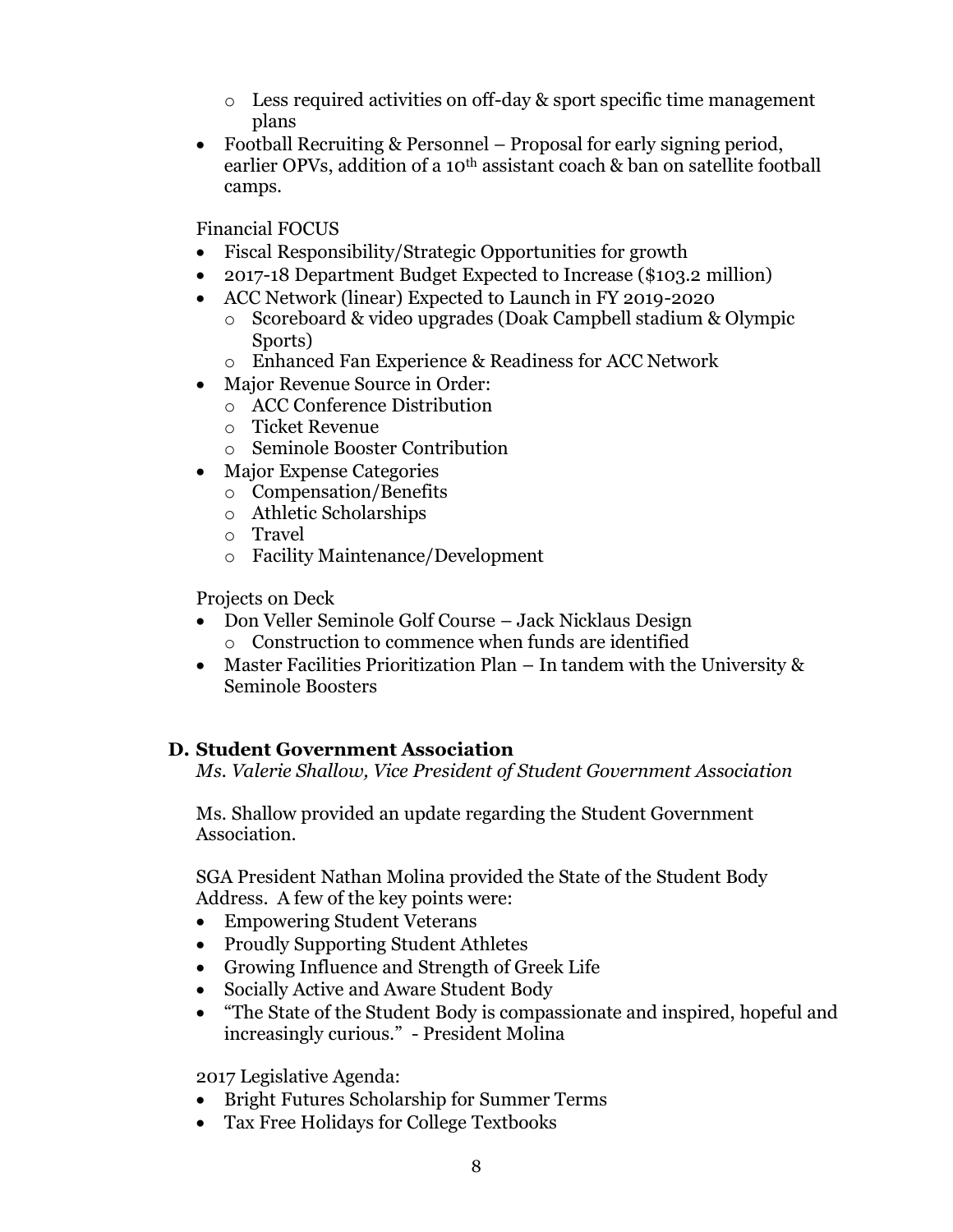- Opposition to Carry and Conceal on Campus
- Preeminence Funding for FSU
- Continuance of an out-of-state tuition waiver for children of undocumented immigrants
- Support of the Honorably Discharged Veterans Assistance GAP Scholarship and an increase in funding for veterans under the GAP Scholarship

## **E. Faculty Senate**

*Dr. Todd Adams, Faculty Senate Steering Committee*

Dr. Adams provided an update on behalf of the Faculty Senate Steering Committee. The Faculty Senate Steering Committee recently approved the updated liberal studies curriculum program which was originally approved as a three-year program.

The Faculty Senate considered some changes to the FSU Constitution which included some technical changes such as replacing "Board of Regents" with "Board of Trustees or Governors." Additionally, there was a proposal to expand the membership of the Faculty Senate to include specialized faculty. A decision was made to table these actions and create a committee to review the recommended changes. The committee could take up to a year to review these changes.

# **F. Governmental Relations**

*Ms. Kathy Mears, Chief Legislative Affairs Officer*

Ms. Mears provided an update on Legislature and Governmental Relations.

- The Legislature is in the midst of final Committee week
- Legislature Session will begin March  $7<sup>th</sup>$
- The Legislature has made sweeping changes regarding the budget process with a level of transparency and expectations
- Transparency and responsiveness from FSU is important due to accountability to the Legislature
- FSU has a lot of legislative requests that align with our strategic plan and plan to become a Top 25 university
- System-wide Block Tuition is proposed. If implemented, this could allow students to pay one price and take 12-18 hours.

## **G. Research**

*Dr. Ross Ellington, Associate Vice President for Research*

In Dr. Gary Ostrander's absence, Dr. Ellington provided a brief update on the Office of Research. Proposal submissions, C&G award numbers and C&G award dollars are higher for the current fiscal year as compared to this time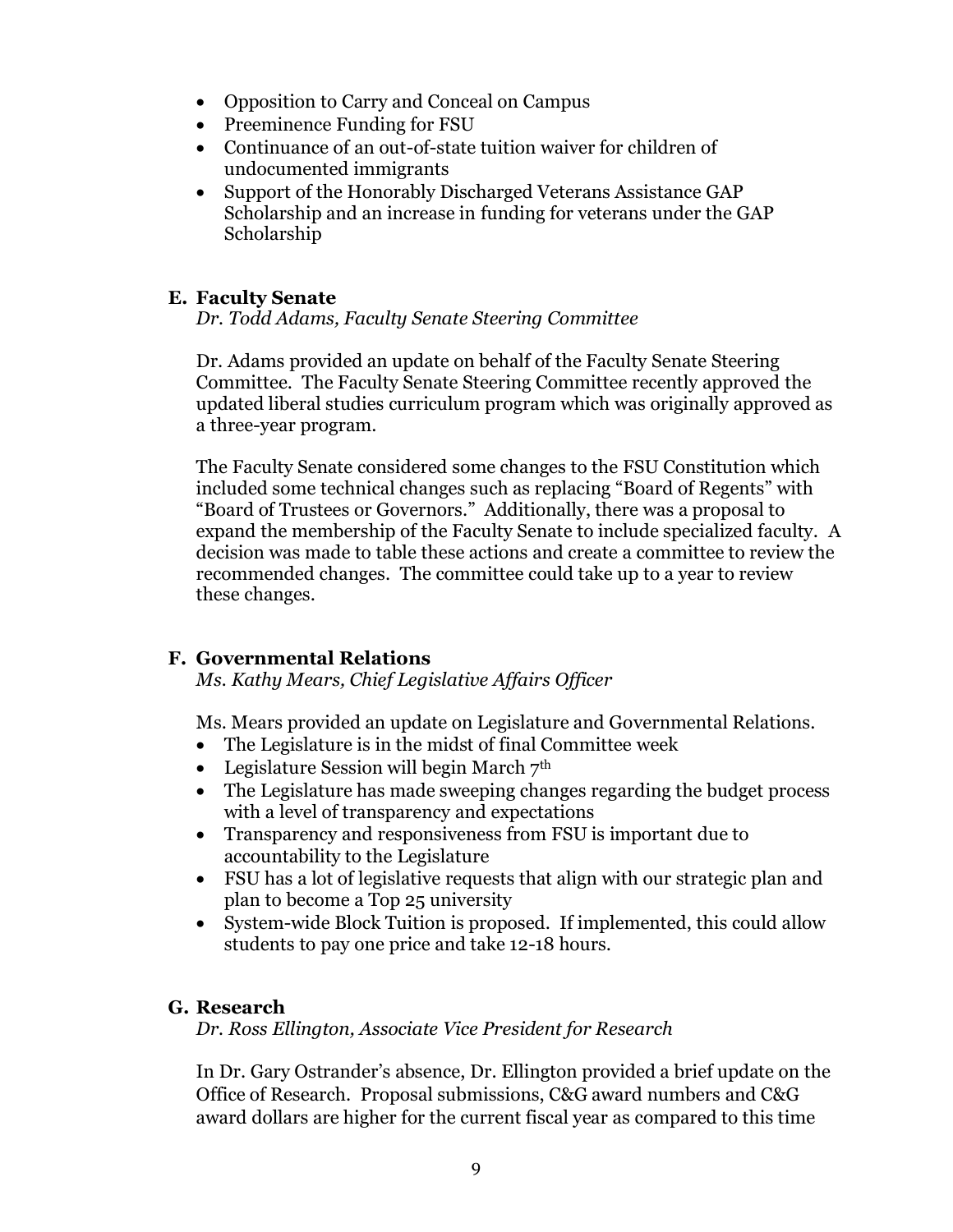for the previous fiscal year. This includes over a \$24M increase in federal award dollars relative to last fiscal year. The design of the Interdisciplinary Research & Commercialization Building (IRCB) is virtually complete. This 125,000 SF building, located in the SW campus, will house up to 26 faculty c groups conducting collaborative research in the physical science and engineering disciplines. We are pleased to welcome Dr. Norman Anderson who has joined FSU as Assistant Vice President for Research and Academic Affairs and is a Research Professor in the Colleges of Nursing and Social Work. Dr. Anderson is a member of the National Academy of Medicine. His efforts at the University will focus on research program and leadership development.

#### **H. Student Affairs**

*Dr. Mary Coburn, Vice President for Student Affairs*

Dr. Coburn provided an update on Student Affairs including the construction of Azalea and Magnolia Halls which will add 912 beds and include dining halls. The new FSU Childcare Center is in the development stages and will allow them to move from Alumni Village closer to campus off Copeland Street. The new center will allow double the number of students and will open up spaces to faculty and staff. Hope to open Spring/Summer of 2018.

Lewis & Whitlock Architects are working with Workshop on the proposed student union. They have met with focus groups and students to get a sense of what is important and needed within the student union.

The Black Student Union at the African American Studies Center celebrated its groundbreaking recently. The dedication is planned for homecoming weekend this fall.

#### **I. Finance, Business & Audit**

*Mr. Kyle Clark, Vice President for Finance & Administration*

### **Information Items**

1. Board of Governor's Ethic and Compliance Checklist *Dr. Sam McCall, Chief Audit Officer*

Dr. Sam McCall was introduced by Kyle Clark. Dr. McCall summarized for the Board of Trustees recently approved Board of Governors Regulations 4.001 to 4.004. He then explained the detailed requirements of BOG Regulation 4.003 – State University System Compliance and Ethics Program. This new regulation became effective November 2016, and requires full implementation by November 2018. The regulation provides for Board oversight of the program, designation of a senior level administrator as the chief compliance officer, requires a charter, and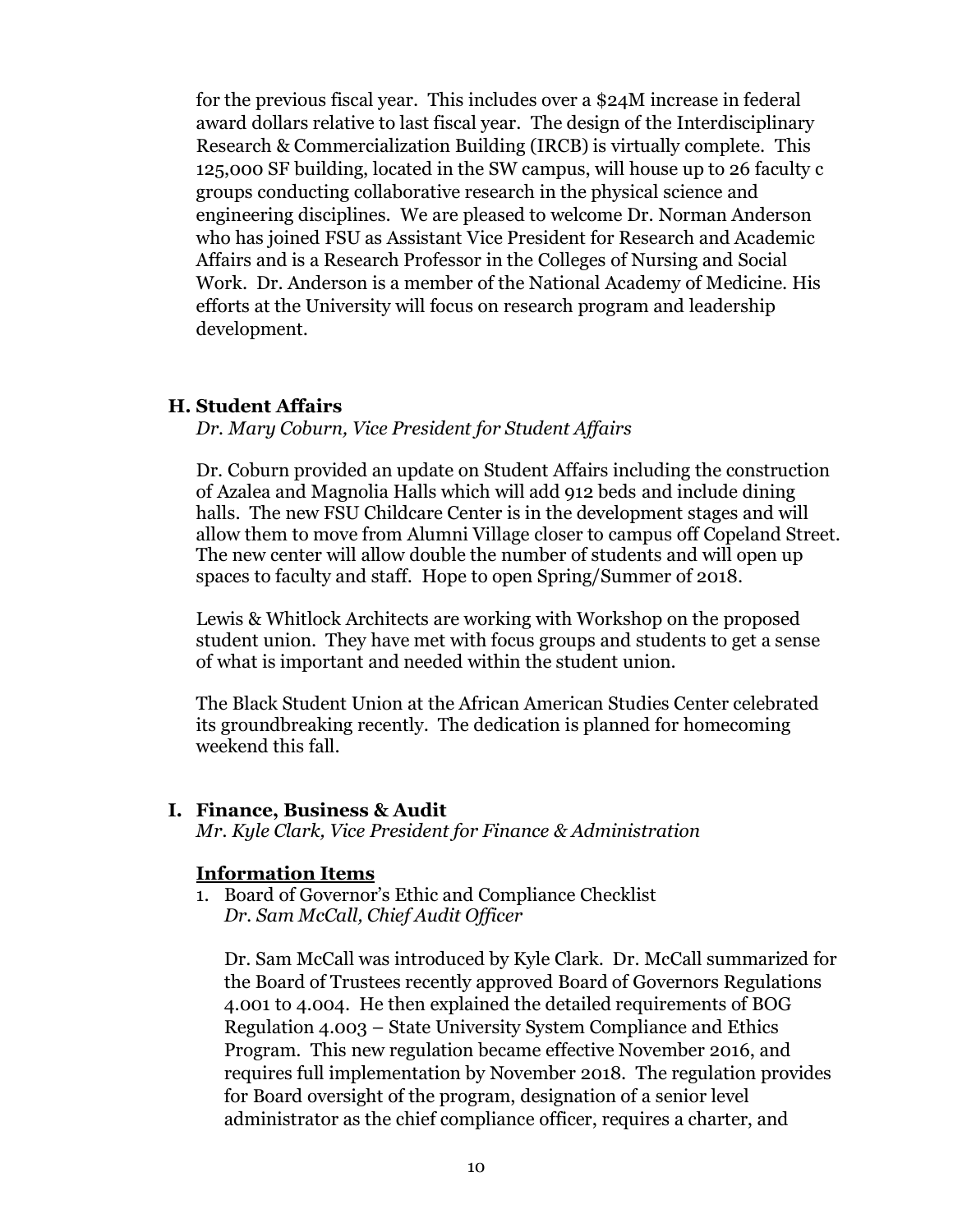provides program components describing authorities, duties, and responsibilities. In addition, Dr. McCall made the Board aware the President and Board Chair will be submitting to the BOG a completed survey that describes program activities that will be completed by November 2018.

Second, Dr. McCall presented to the Board the third annual audit of Performance Based Funding performed by his Office. This audit is required by the Board of Governors and requires the Chief Audit Officer to audit Performance Based Funding program controls, systems, and data supporting 10 performance based metrics. As a result of the audit, the Chief Audit Officer is able to provide assurances to the President and Board of Trustees that data submitted to the Board of Governors is accurate and can be relied upon. Upon a motion, the Board accepted the audit and approved the Chair of the Board of Trustees and President signing the BOG Data Integrity Certification. Dr. McCall informed the Board that the signed Certification would be submitted to the Board of Governors on the afternoon of February 22, 2017.

## **Action Items**

2. Requesting Approval for Audit of Performance Based Funding *Dr. Sam McCall, Chief Audit Officer*

*Trustee Duda moved to approve Audit of Performance Based Funding. Trustee Pantin seconded the motion and was approved unanimously.*

## **Information Items**

Mr. Clark provided and update on completed campus projects including:

- Conducted Rating Agency (Fitch, Moody's, and Standard & Poor's) surveillance reviews, affirming the University's ratings on its outstanding capital improvement bond debt. The rating agencies cited the University's strong reserves, excellent strategic positioning, low debt burden, consistent positive operating performance and cash flows, and well diversified revenues.
- Negotiated new Coke Pouring Rights Agreement, including a 38% increase in annual contributions, student internships, a campus speaker series.
- Opened an on-campus lab supply service center with dedicated VWR on campus representative to provide enhanced service, inventory control, and greater availability of frequently used lab supply products: Filtration, Culture Tubes, Multi-Well Dishes, Centrifuge Tubes, Universal Tips, Filter Tips, Safety Supplies, etc.
- Refunded \$7.6M of Transportation and Parking outstanding bonds, generating approximately \$750k in gross cash flow savings (\$680K in present value savings). The University worked with the Division of Bond Finance to structure the first competitive bank bid process for a bond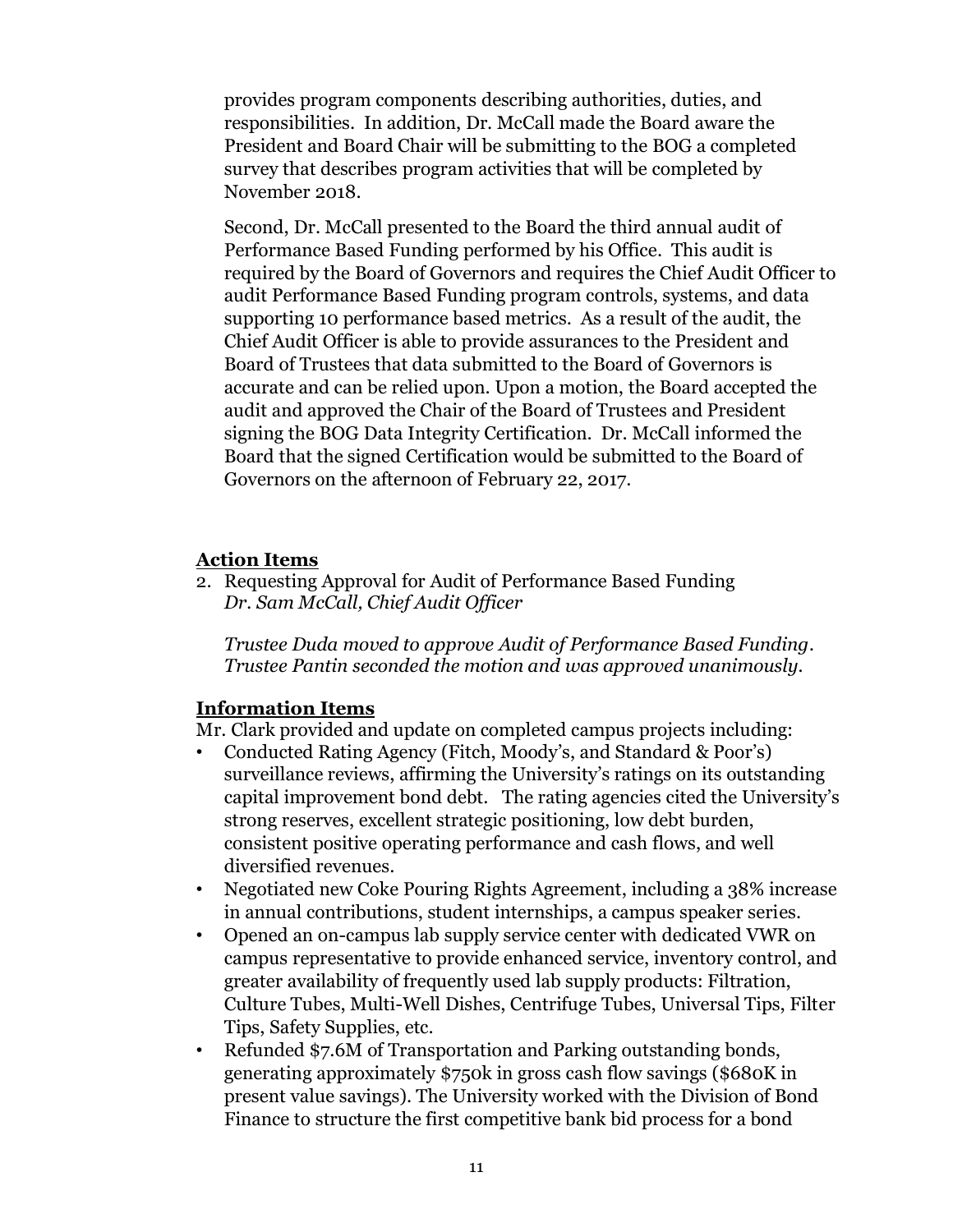refunding. The winning bank bid of 2.12% provided additional savings when evaluated versus a standard public bond offering.

- Negotiated new Food Service Agreement, which will improve and expand the university's student dining facilities and services. The value of the new contract is over 130% greater than the old contract.
- Property Services offered to assist departments with the administrative burden of disposing of unwanted property, with an aggressive effort to rid common areas, laboratories, corridors, and office spaces of old excess equipment and furniture items in order to free up valuable spaces on campus. 58 departments accepted their assistance and 1,325 items have been removed, with another 992 scheduled for pick up.
- Successful completion of the Florida Department of Law Enforcement Technical Audit for conducting background checks.
- In November 2016 we were recognized as a silver level bicycle friendly campus by the League of American bicyclists.
- Florida State University has the first law enforcement agency in Leon County to issue body cameras for all patrol officers.
- Shared services with Ringling, New College of Florida, and University of South Florida Sarasota

Mr. Clark provided information regarding current campus projects:

- Expand SpearMart Capabilities (FSU's Electronic Procurement System), providing end users with the most user friendly and efficient procurement experience possible, with greater visibility into the entire procurement process and the ability to maximize spend with contracted suppliers
- Expand the University's Hyperion Budgeting System capabilities for managing salary rates and positions.
- FSU is negotiating a new banking service and purchasing card agreement, providing reduced banking fees, a rebate increase, and expanded use of electronic payment services.
- FSU working with others in the SUS and E&I Cooperative (our Higher Ed National Consortium) is negotiating an agreement for standard laptop/desktop configurations, providing bundle discounts by leveraging buying power at the National level.

FSU has signed a contract with Coca-Cola for Pouring Rights for our campus.

- Florida State University and Florida State University Athletics currently have an exclusive agreement for pouring rights for all of the Tallahassee campus.
- During May 2016, Florida State University began extension conversations with Coke.
- Over the course of the summer, we met with Coke many times expressing our desire to have a preeminent, world class relationship.
- Unlike previous contracts, we wanted to try and leverage the entire University's scope and mission.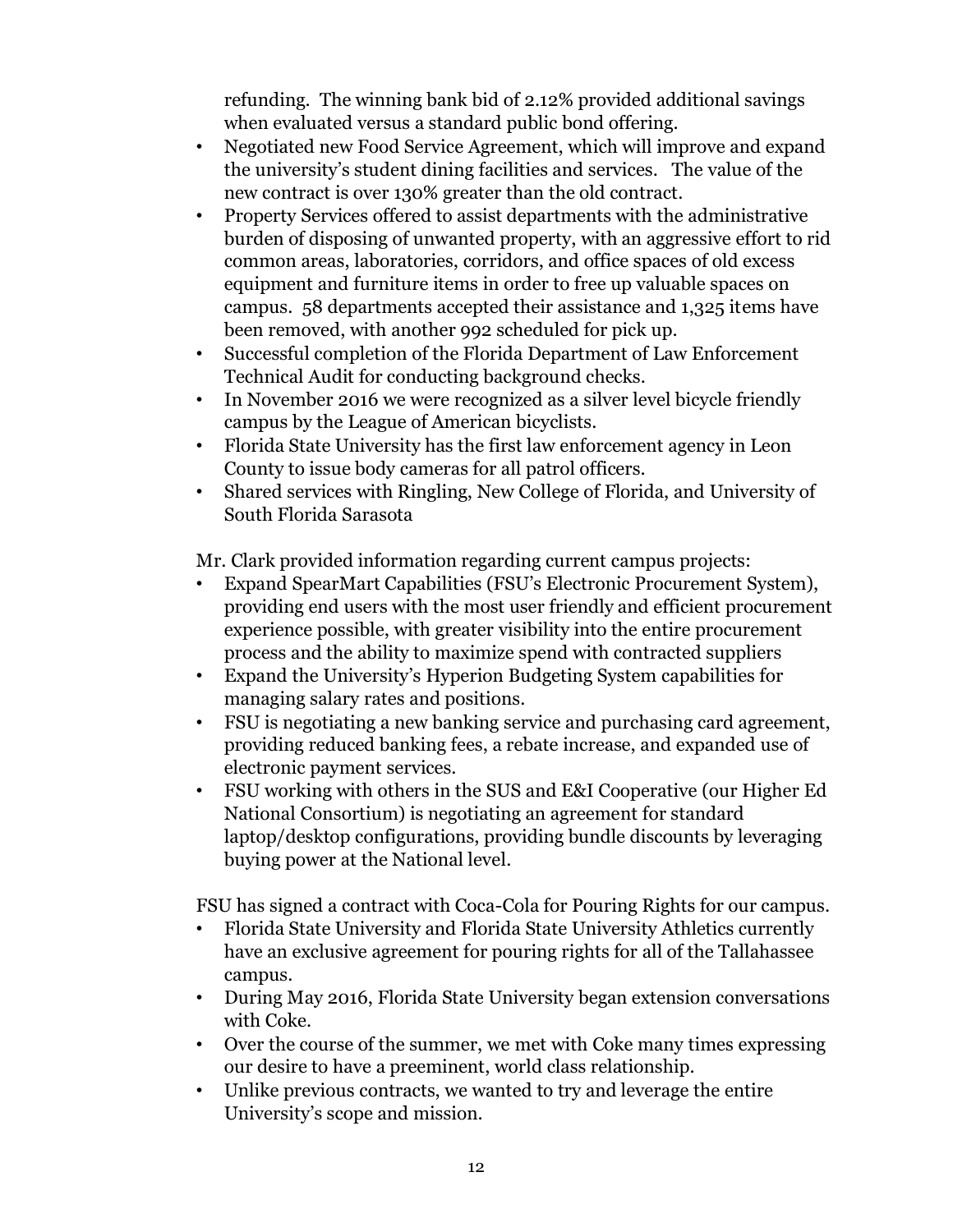- After robust conversations, Florida State University and Coke were able to finalize an agreement in December 2016.
- 10-year contract
- Contract value is over \$31 million (\$3.1 million a year)
- Previous contract value was over \$22 million (\$2.2 million a year)
- 38% increase in new contract from old.
- Funding for marketing, facilities, internships, events, guest speakers, technology, and strategy sessions.
- Based on our analysis of the contracts, our new contract will be the largest pouring rights agreement in the State of Florida.

In addition to signing the Coca-Cola contract, FSU has selected a food service vendor, Sodexo.

- During May 2016, Florida State University issued an ITN (Intent to Negotiate) related to its food service program.
- Unlike previous contracts, we wanted to try and leverage the University's food service contract, the Seminole Boosters' concession contract, and Florida State University Athletics' dining hall contract into one agreement.
- An evaluation committee and technical advisory committee was selected made up of faculty, staff, and students.
- After a rigorous evaluation and due diligence, the committee unanimously selected Sodexo.
- 10-year contract. Previous agreement was for 15 years.
- Contract value is over \$173 million including residential dining, catering, athletic dining hall, and concessions. If spread equally annually, the new contract would generate approximately \$17.3 million a year.
- Previous contract value was over \$74 million including residential dining, catering, athletic dining hall, and concessions (3 contracts combined). If spread equally annually, equates to \$4.9 million a year.
- Funding for facilities, scholarships and internships, meal plans, sustainability, wellness, employee activities and incentives, utilities, and program enhancements.
- Removal of mandatory meal plans starting in 2018-2019 contract year.
- Sodexo will be a premier recruiter and participate in Florida State University career fairs.
- Anticipate transitioning on or before August 31, 2017.

# **J. General Counsel**

*Ms. Carolyn Egan, General Counsel*

Ms. Egan provided a brief update including how the general counsel office is involved in various things around campus including acquiring property, regulation and compliance updates, and immigration issues.